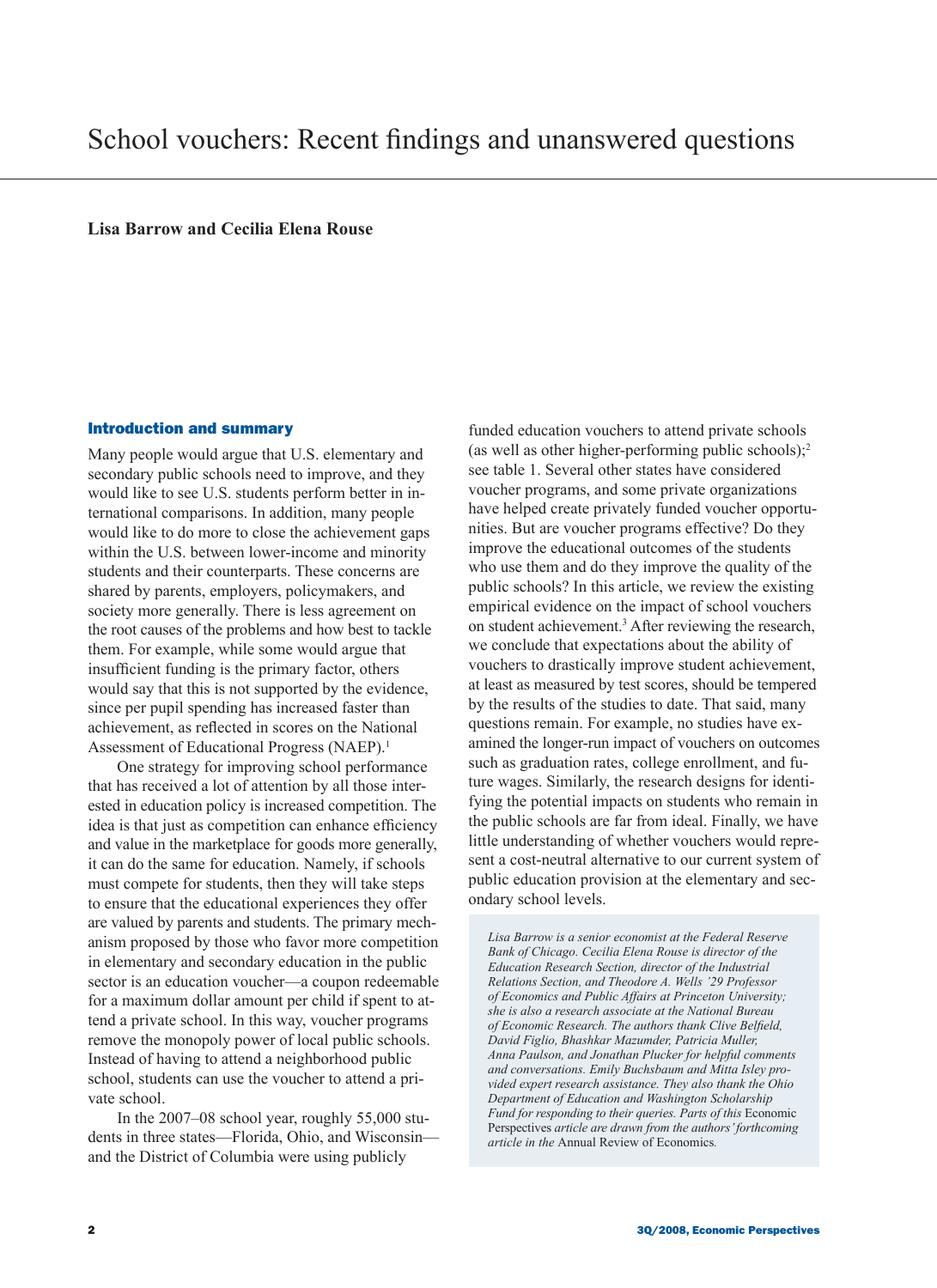In the next section, we discuss the theoretical reasons for why education vouchers should improve student achievement followed by a discussion of the empirical approaches used for identifying the effects of vouchers. We then review the best evidence from studies of publicly and privately financed school voucher programs on the short-run impact on student achievement, discuss the evidence on the potential impact on students who remain in the public schools, consider additional voucher outcomes, and conclude.

## Why should competition improve our educational system?

The idea of injecting competition into the public school system is not new; for example, Milton Friedman (1962) argued in the early 1960s for separating the financing and provision of public schooling by issuing education vouchers. The rationale behind school vouchers is that competitive markets allocate resources more efficiently than do monopolistic ones and that public schools in the U.S. have "monopoly" power because children are assigned to attend their local neighborhood school. Parents can always choose to send their children to a private school, but that means paying for schooling twice—once through property taxes (for the public schooling they are not using) and again through private school tuition. If parents had more publicly funded options for their children's schooling—once they had selected a residential location then schools would have to compete for students. Further, more options may improve the match between the educational interests and needs of students and their schools. Importantly, schools in this model would have an incentive to improve in the areas valued by parents. Thus, if parents select schools based on their academic quality, then schools will compete for students by providing better academics; alternatively, if parents value religious education or sports, then one would expect to see schools compete to serve these interests.

There are two hypothesized ways by which increased school choice would improve student educational outcomes. The first is a "direct" effect for those students who actually exercise choice. Assuming that students would only choose to attend a school other than their neighborhood school if that school were academically *better* (or a better match), then the academic achievement of students who opt for a different school should improve relative to what their performance would have been had they stayed in the neighborhood public school. In addition, there is an "indirect," or "general equilibrium," effect on students remaining in the public schools. Competition should induce the

public schools to improve in an effort to attract (or retain) students. Thus, not only should the achievement of those who choose to attend private schools increase, but so should the achievement of those who do *not* choose as well. In other words, competition should increase the efficiency of public schools. Of course, expansion of the private sector is a critical component of increasing competition. Without new school entries and/or increases in the size of current private schools, vouchers would have limited ability to increase choice.

Many empirical studies find that students in private schools have higher educational achievement levels than those in public schools.<sup>4</sup> The findings from such studies are presented by voucher advocates as prima facie evidence that vouchers would improve student achievement for all. Namely, voucher advocates argue that private schools outperform public schools because their existence depends on providing a good product. Educational vouchers are intended to make public schools compete in this same way; so, only schools (either public or private) providing a good product would survive. However, this literature is not conclusive because of the difficulty (described later) in identifying the impact of schools on student achievement. Not surprisingly, critics argue that the observed superiority of private schools in these studies arises because the students who attend private schools differ from the students who attend public schools rather than because private schools are more effective than public schools.5 If the observed relative superiority of the private sector is due more to the particular background characteristics of its students than the greater effectiveness of its schools, the achievement of current public school students would not necessarily improve in private schools.

While the debate continues on whether private schools, in general, are better at educating children than are public schools, researchers have since turned to more direct evidence on the impact of vouchers by studying actual school voucher programs. We begin with an overview of the challenges of testing whether vouchers improve student outcomes before reviewing the evidence to date.

## Empirical approaches to studying school vouchers

To study whether educational outcomes in the presence of vouchers are better than educational outcomes in the absence of vouchers, ideally, one would begin with a group of students and educate them for a period of time under the current public school system. At the end of the period, one would assess various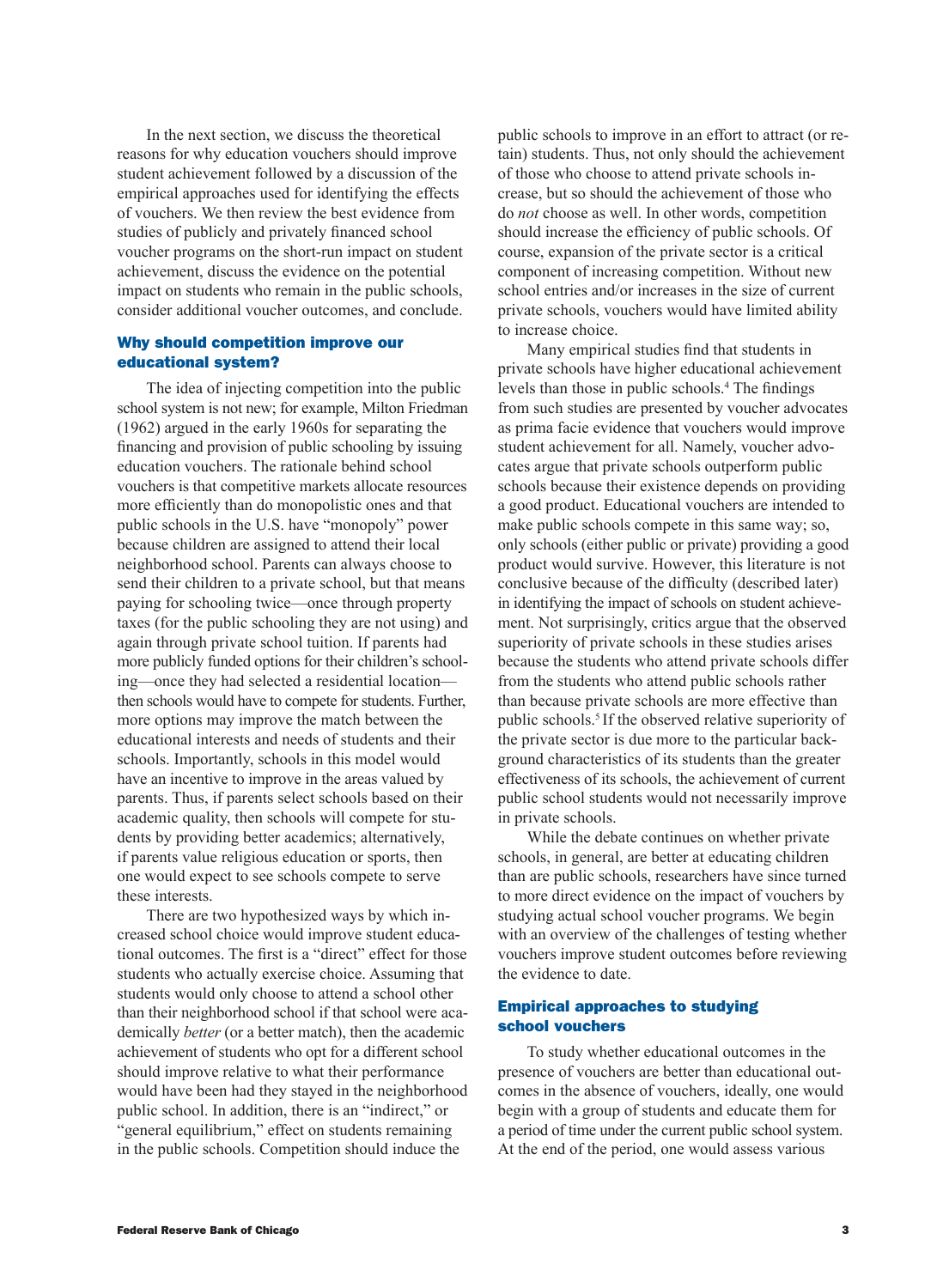## TABLE 1

### **Description of publicly funded voucher programs in 2007–08**

| Voucher program                                      | Start of<br>program | Number of<br>scholarship<br>students in<br>2007-08 | <b>Other information</b>                                                                                                                                                                                                                                                                                                                                                                                                                                        |
|------------------------------------------------------|---------------------|----------------------------------------------------|-----------------------------------------------------------------------------------------------------------------------------------------------------------------------------------------------------------------------------------------------------------------------------------------------------------------------------------------------------------------------------------------------------------------------------------------------------------------|
| EdChoice Scholarship<br>Program (Ohio)               | 2006                | 6,580                                              | Students are eligible to apply if they currently attend or will be<br>entering an EdChoice-designated public school in the upcoming<br>year or if they currently attend a charter school but would other-<br>wise be assigned by the school district to an EdChoice-desig-<br>nated school.                                                                                                                                                                     |
|                                                      |                     |                                                    | There is currently a maximum of 14,000 scholarships that can<br>be awarded across the state, and there are no income require-<br>ments to receive a scholarship. If more than 14,000 students<br>apply, then students who are renewing their scholarships followed<br>by students who are at or below 200 percent of the poverty level<br>receive priority.                                                                                                     |
|                                                      |                     |                                                    | The program pays the minimum of a school's tuition or \$4,375<br>per student from kindergarten through eighth grade and \$5,150<br>per student from ninth through 12th grades.                                                                                                                                                                                                                                                                                  |
| Cleveland Scholarship and<br>Tutoring Program (Ohio) | 1996-97             | 6,017                                              | Any student living within the boundaries of the Cleveland<br>Metropolitan School District (CMSD) and entering kindergarten<br>through eighth grade is eligible to apply. Low-income students are<br>given priority, and scholarships are awarded by lottery drawings.<br>A student is not eligible to apply once he or she has entered high<br>school, although scholarships have been made available to pro-<br>gram participants once they reach high school. |
|                                                      |                     |                                                    | All children currently attending Cleveland Metropolitan Schools<br>in kindergarten through 12th grade are eligible for the tutoring<br>program.                                                                                                                                                                                                                                                                                                                 |
|                                                      |                     |                                                    | The scholarship program pays either 75 percent or 90 percent<br>of a school's tuition (depending on family income) not exceeding<br>\$3,450 for the 2007-08 school year.                                                                                                                                                                                                                                                                                        |
| A+ Opportunity Scholarship<br>Program (Florida)      | 2000                | 1,305<br>in public<br>schools<br>(see next column) | Students are eligible for the A+ Opportunity Scholarship Program<br>through the highest grade of their public school if their school is<br>currently "failing" (graded an F) for its second year in a four-year<br>period. The scholarships could continue into high school if the<br>high school was assigned a grade below C.                                                                                                                                 |
|                                                      |                     |                                                    | The program made an average scholarship payment of \$4,206<br>per student in 2005-06.                                                                                                                                                                                                                                                                                                                                                                           |
|                                                      |                     |                                                    | These scholarships (vouchers) for private schools were declared<br>unconstitutional by the Florida Supreme Court in January 2006.<br>Thereafter students could no longer use these vouchers to<br>attend participating private schools; they are, however, still able<br>to use the vouchers to attend higher-graded public schools.                                                                                                                            |

outcomes for the students and administer a test, the results of which would perfectly reflect what the students know. Then one would turn back time so that the same group of students was reverted to their conditions at the beginning of the experiment. That is, the students would be the same age, have the same living conditions, and so on. This time, one would educate the students in a system with education vouchers. At the end of the same period of time, one would again assess the students' outcomes and what they know. The difference between the students' outcomes under the current and voucher systems would isolate the impact of vouchers because vouchers would be the only difference at the beginning of each experimental period.6 If implemented on a small scale, this experiment

would allow one to estimate the direct effect of vouchers; if implemented on a large scale, this would uncover the potential effects on all students, including those who remain in the public schools.

Obviously, such an evaluation is not possible. So, to study the direct effect of vouchers, researchers must rely on comparing the achievement (or other outcomes) of students who were offered a voucher (or actually used a voucher to attend a different school) with the outcomes of students who were denied a voucher, were ineligible for a voucher, or remained in the public schools for other reasons.7 The empirical challenge is that the outcomes of the nonvoucher students may not provide a valid approximation of what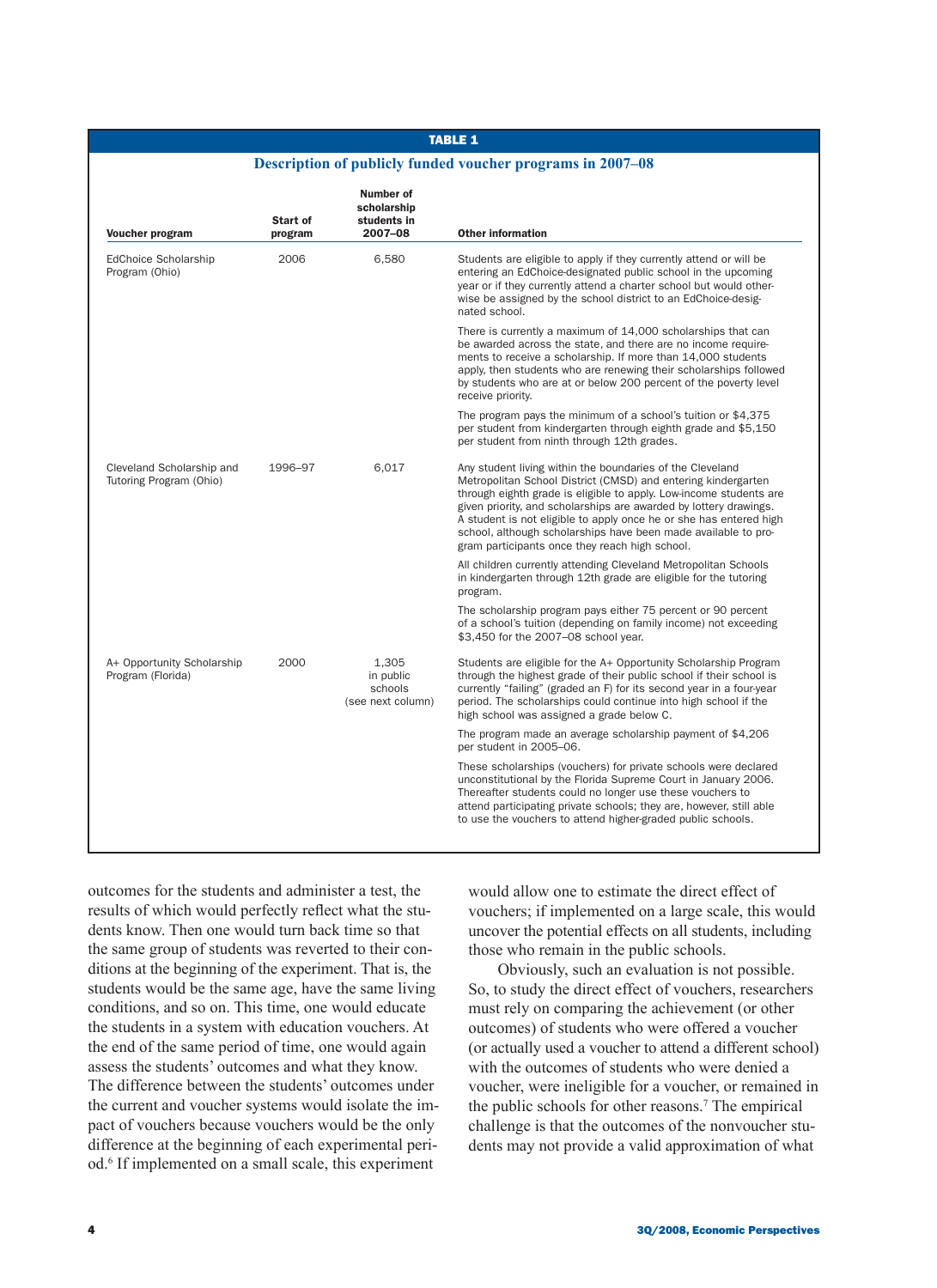#### TABLE 1 (CONTINUED)

#### **Description of publicly funded voucher programs in 2007–08**

| Start of<br>program | Number of<br>scholarship<br>students in<br>2007-08 | <b>Other information</b>                                                                                                                                                                                                                                                                                                                                                               |
|---------------------|----------------------------------------------------|----------------------------------------------------------------------------------------------------------------------------------------------------------------------------------------------------------------------------------------------------------------------------------------------------------------------------------------------------------------------------------------|
| 1999-2000           | 19.439                                             | To be eligible for this program, students must have been part of<br>the Florida public school system for at least one year, have been<br>counted in the prior school year's October and February enroll-<br>ment surveys, and have an individual education plan.                                                                                                                       |
|                     |                                                    | For the 19,439 students currently enrolled, there has been a total<br>payment amount of \$99,212,622.04 so far for the 2007-08 school<br>year. There was a total payment amount of \$119,092,631.54<br>across the state for the 2006-07 school year, assisting 18,273<br>students. Scholarship amounts are awarded on an individual basis.                                             |
| 1990                | 18,882                                             | Milwaukee Parental Choice Program students have family incomes<br>at or below 175 percent of the federal poverty level (\$35,843 for<br>a family of four in 2007–08). Once a student is in the program.<br>family income may rise to 220 percent of the federal poverty level<br>(\$45,057 for a family of four in 2007–08). The voucher was worth<br>a maximum of \$6.501 in 2007-08. |
| 2004                | 1,903                                              | Eligibility requirements give preference to students in kindergarten<br>through 12th grade who are eligible for free or reduced lunch<br>and who are enrolled in public schools that fail to make sufficient<br>yearly progress as defined by the No Child Left Behind Act.                                                                                                            |
|                     |                                                    | The program offers scholarships for up to \$7,500 to cover the<br>costs of tuition, fees, and transportation for students to attend<br>participating DC private schools. Scholarships are renewable for<br>up to five years as long as students remain eligible and in good<br>academic standing at their private schools.                                                             |
|                     |                                                    |                                                                                                                                                                                                                                                                                                                                                                                        |

Washington Scholarship Fund, www.washingtonscholarshipfund.org; and Wolf et al. (2007).

would have happened to the voucher students had they not been offered or used a voucher. The voucher students may not have done as well (or as poorly!) as the nonvoucher students in the absence of the voucher program because their individual characteristics differ substantially. For example, the students with parents who are very educationally focused and motivated may be more likely to apply for a school voucher, and yet these students may have done better than their nonvoucher classmates even in the absence of the voucher program because of their higher level of parental support and encouragement. Unless the research design can take these individual characteristics fully into account, the estimated impact of vouchers will not likely generate the true impact of vouchers on student achievement (in statistical terms the estimated impact will be "biased"). As a result, researchers have relied on analytical strategies that attempt to control for all differences between the two groups of students, observed and unobserved.

The first strategy is to control for students' achievement (typically a test score) prior to using the school voucher in order to adjust for nonschool factors (such as having educationally focused parents or low family income) that affect this achievement and that might also be correlated with a student's likelihood of applying for a voucher. This strategy amounts to comparing the change in achievement of students before and after participation in the voucher program with the change in achievement of students who did not participate in the program. The assumption that must hold for this estimate to generate the true (unbiased) effect of vouchers is that there are no other differences that would explain changes in the test scores between the two groups of students except for the use of a voucher. Although this approach has some appeal, one might reasonably be concerned that students who were not doing well (or were doing very well) in the public schools were more interested in a different schooling experience and that prior test scores do not perfectly reflect academic "ability," achievement, or motivation.

A second, more compelling strategy to generate estimates of the effect of vouchers on student outcomes is to use a random assignment design. In this "experimental" research design, students are randomly assigned to either a "treatment group" that is offered a school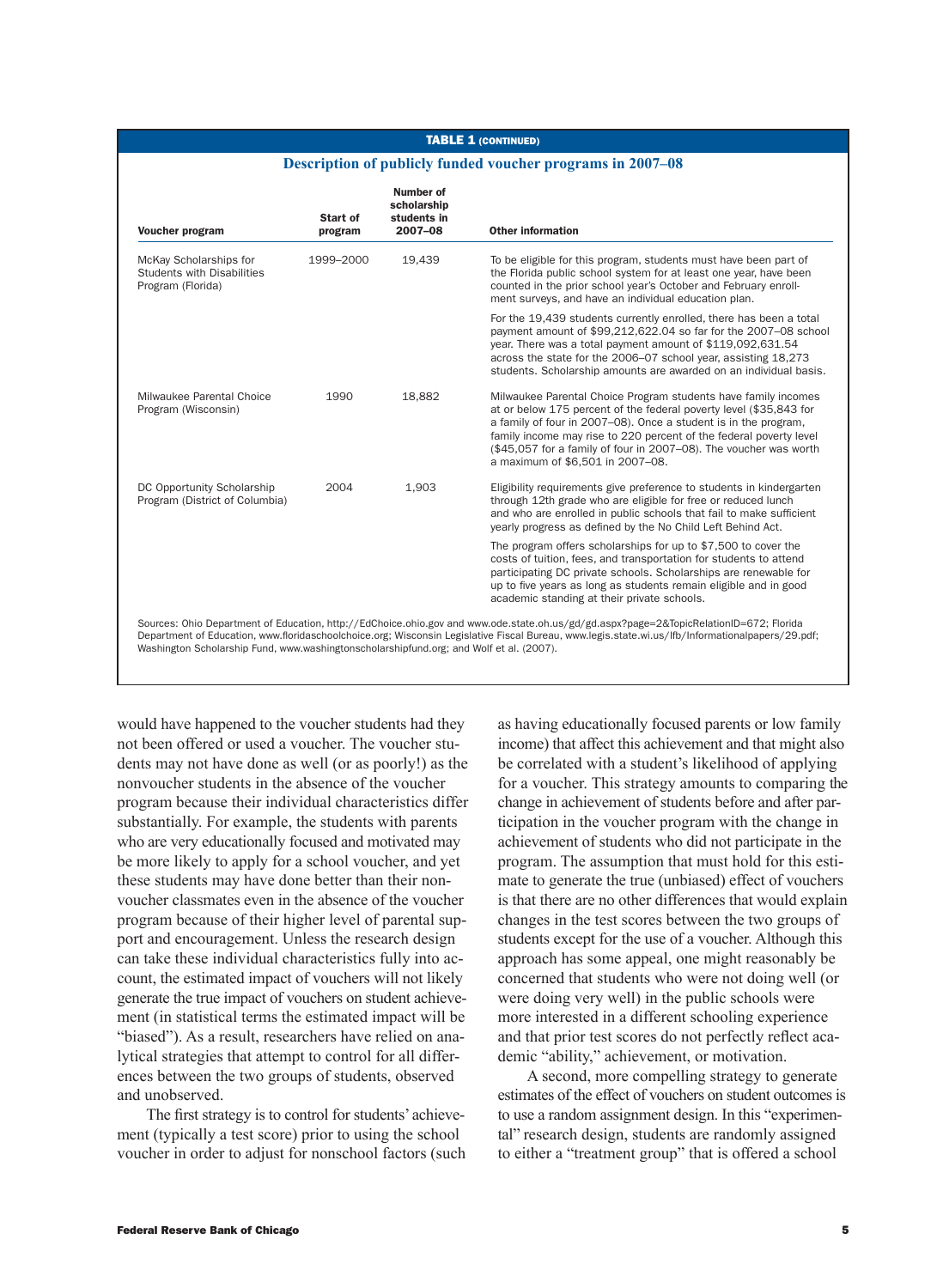voucher or a "control group" that is not. In this case, there are no differences in the observed or unobserved individual characteristics, on average, between the two groups because the offer of a voucher was determined not by one's family's income or motivation, but purely by the flip of a coin. As a result, one need not control for other student characteristics. Properly implemented, such a strategy is viewed as the "gold standard" for estimating a causal relationship between vouchers and student outcomes. In practice, however, nonrandom differences can emerge between the treatment and control groups to the extent that the researchers conducting the study are not able to adequately follow up with both groups of students.

A simple comparison of the outcomes of students in the treatment group (those offered vouchers) and those in the control group (those not offered vouchers) will generate a true (unbiased) estimate of the impact of being offered a voucher on student outcomes—a parameter known as the "intention to treat" in the research literature. This impact reflects two factors that are important for proper evaluation of a voucher program: the rate at which students who are offered a voucher actually use one and the relative achievement of students in private schools. As such, the intention to treat has two appealing properties: It is the only unambiguously true (unbiased) estimate that one can obtain using typical statistical methods, such as ordinary least squares regression, and it reflects the overall potential gains from offering the vouchers as a policy (since those who are offered vouchers cannot be compelled to use them).

Many are also interested in whether students who actually use vouchers experience academic gains as a result—an effect known as the "treatment on the treated" among researchers. Because actual use of a voucher is not randomly determined, analysts must resort to nonexperimental methods to generate consistent estimates of the treatment-on-the-treated gains by those who actually use vouchers to attend private school. A common approach is to use an instrumental variables strategy: Whether a student was randomly offered a voucher is used as an instrumental variable for the student attending a private school. This type of analysis would generate a consistent estimate of whether the schools that the voucher students attended were more, less, or equally as effective as the schools that the nonvoucher students attended.

## Evidence on the direct impact of school vouchers on students

In the U.S., two types of school voucher programs have been studied—those financed by the government (publicly funded school vouchers) and those provided by the private sector (privately funded school vouchers). From a public policy perspective, the evidence from publicly funded programs is most relevant as these programs incorporate some of the design features that might be built into a larger school voucher program, such as limitations on which students are eligible to receive a voucher and the provision or reimbursement of transportation (if any at all). That said, some of the most compelling evidence (from a methodological perspective) comes from the privately funded vouchers, so we review that evidence here as well. We begin with evidence from publicly funded programs.

We translate the estimated impacts for all of the programs into "standardized effect sizes"  $(\sigma)$  in order to compare estimates across studies. In particular, the estimated difference in test scores between voucher and comparison (nonvoucher) students has been divided by the standard deviation of the test score from a national sample of students. The reason for dividing by the standard deviation is to account for the fact that studies have used different tests to assess the students. The problem is that an assessment of whether a gain is "big" or "small" depends on the shape of the underlying distribution of the test. Thus, for example, a fivepoint gain using a test that has a narrow bell shape (a small standard deviation) implies a larger gain in student learning than does an eight-point gain using a test that has a wide bell shape (a large standard deviation). Thus, researchers "standardize" the test score gain by the spread of the distribution to account for its underlying shape and often report "effect sizes" in standard deviation units.

Once standardized, however, one must still judge whether an estimated effect size is large or small. Recently, Hill et al. (2007) attempted to review effect sizes from many studies of educational interventions. While they caution that it is only valid to compare effect sizes when using comparable populations, contexts, and interventions, as well as the outcomes being measured, they report that effect size estimates from randomized studies average  $0.33\sigma$  for elementary schools, the typical grade level for the studies of voucher programs we review here.

Table 1 (pp. 4–5) briefly describes publicly funded voucher programs in the U.S. Since the launch of the Milwaukee Parental Choice Program in Wisconsin in the early 1990s, several other publicly financed voucher programs have been started, including one in Washington, DC, in which the vouchers are allocated on a randomized basis. Not only is the Milwaukee Parental Choice Program one of the oldest publicly funded voucher programs in the U.S., it has also been subject to numerous studies. The program is open to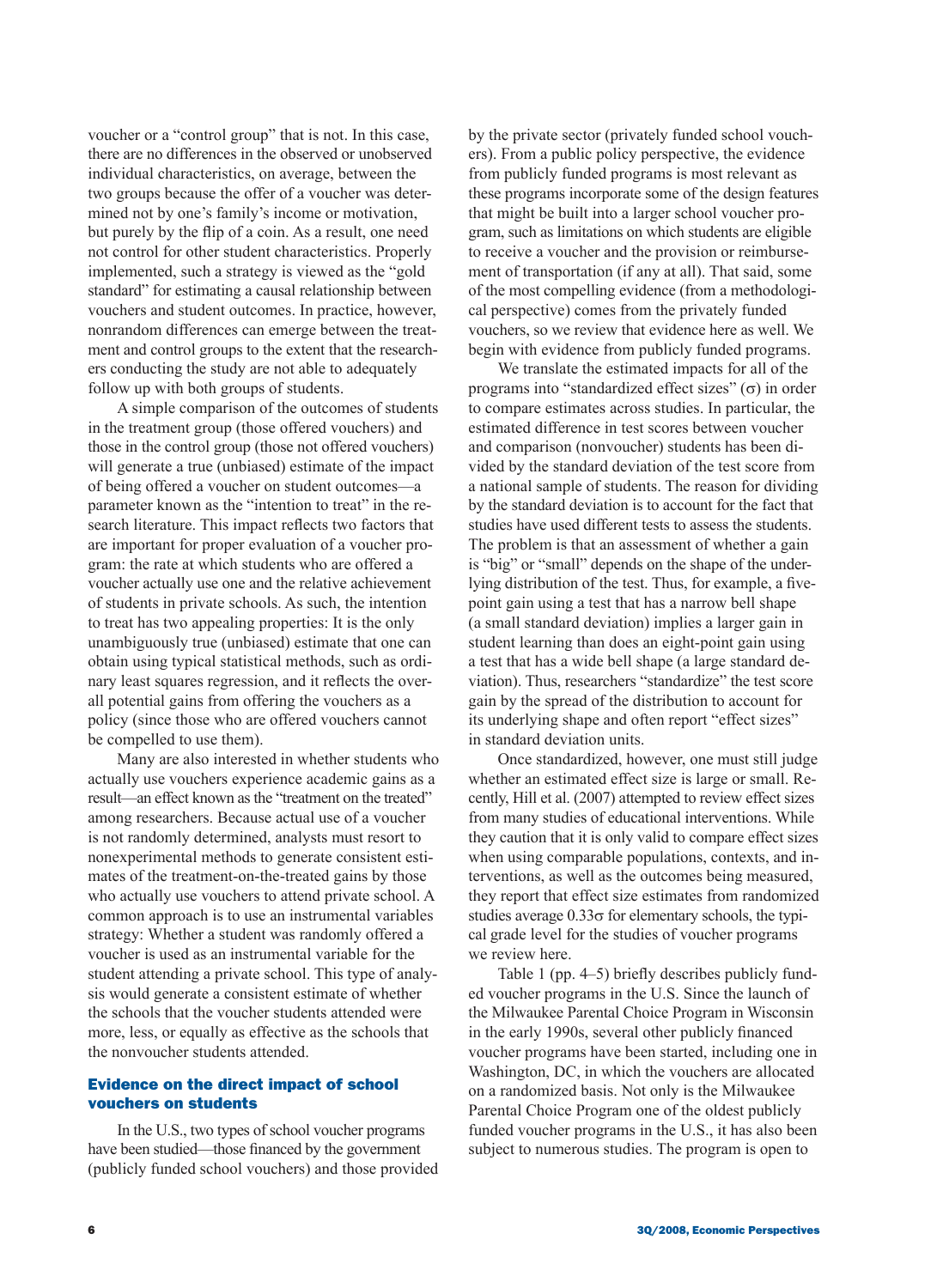low-income students who may use a voucher to attend any participating school (including religious schools) worth approximately \$6,501 in the 2007–08 academic year. Nearly 19,000 students and 120 schools participated that academic year.

Most of the studies regarding potential achievement impacts of the Milwaukee program were conducted when the program had only been in operation for about four years and vouchers could only be used at nonreligious schools. At that time, about 12 schools and 800 students participated. Because the schools participating in the program were required to take all students who applied and to randomly select among applicants in the event of oversubscription, researchers had two potential comparison groups available—unsuccessful applicants and a random sample of lowincome students from the Milwaukee Public Schools. Using both comparison groups, Rouse (1998) reports mixed results of the "direct" effect of the program: She estimates intent-to-treat effect sizes ranging from 0.06σ to 0.11σ in math and from –0.03σ to 0.03σ in reading, although the impacts in reading are never statistically different from zero, meaning that the difference may have arisen by chance.<sup>8</sup>

 Evidence from the Cleveland Scholarship and Tutoring Program (CSTP) suggests even smaller impacts on student outcomes. The voucher program is open to all students living within the boundaries of the Cleveland Metropolitan School District, with preference given to students in low-income families.<sup>9</sup> Students are permitted to use the vouchers at both nonreligious and religious schools. (The tutoring program provides tutors to interested students from kindergarten through 12th grade.) The CSTP data allow researchers to identify three groups of applicants: voucher recipients who use the voucher, voucher recipients who do not use the voucher, and nonrecipients.10 Additionally, Cleveland Metropolitan School District and test score data are available for a (nonrandom) sample of public school students.<sup>11</sup>

Analyzing data from the cohort of students who entered kindergarten in 1997, Belfield (2007) compares voucher winners and rejected applicants with the available sample of Cleveland public school students. He also estimates the effect of attending private school by comparing voucher users with the rejected applicants. In the third year of the program (when the cohort is in second grade), he finds that voucher winners scored significantly lower in math  $(-0.08\sigma)$  and lower in reading  $(-0.05\sigma)$  than those in the public school sample. Further, he finds that voucher users scored significantly lower in both math and reading  $(-0.11\sigma)$  and  $-0.13\sigma$ , respectively) than the rejected applicants.<sup>12</sup>

In the fifth year of the program (when the cohort was in fourth grade), the results are more mixed with estimated effects ranging from  $-0.08\sigma$  in math to  $0.07\sigma$ in reading for the effect of using a voucher, but neither estimate is statistically different from zero.<sup>13</sup>

While the studies of both Milwaukee and Cleveland attempt to construct valid comparison groups and thereby identify causal impacts of the voucher programs on student outcomes, all of them rely on observational data and therefore may not fully account for preexisting differences between the voucher and comparison groups. This leads to biased estimates of the impact of vouchers. In the case of Milwaukee, the bias could be either positive (in that the students who participated in the voucher program were more motivated) or negative (in that the random sample of low-income students in the public schools was *too* advantaged relative to the voucher participants). While Rouse (1998) attempts to determine the extent of any such bias (and concludes it is likely minimal), it remains an untestable assumption. Belfield (2007) is subject to the same general research design concern.<sup>14</sup>

This methodological concern could, in theory, be addressed in the study of the relatively new DC Opportunity Scholarship Program (DC OSP) in Washington, DC, which is being evaluated using a random assignment program design.15 In the first two years of the program (2004 and 2005), 2,038 eligible public school students participated in the lotteries; 1,387 of them were awarded scholarships, and the remaining 921 students became the "control group." Wolf et al. (2007) estimate that after one year, intent-to-treat effect sizes for the first two cohorts of students ranged from  $-0.01\sigma$  to  $0.08\sigma$  in math and from  $-0.01\sigma$  to  $0.03\sigma$  in reading. After two years, Wolf et al. (2008) report that the impacts ranged from  $-0.02\sigma$  to  $0.01\sigma$  in math and from  $0.05\sigma$  to  $0.08\sigma$  in reading. Not only do these ranges include negative impacts but none of them are statistically different from zero at the 5 percent level.

Thus far, the evidence from the publicly funded voucher programs suggests, at best, mixed improvement among either students who were selected for a voucher (the intent to treat) or students who used a voucher (the treatment on the treated). The largest estimates, from the Milwaukee Parental Choice Program, suggest potential (intent-to-treat) gains of  $0.11\sigma$  in math and gains of  $0.14\sigma$  for those who actually use a voucher to attend a private school; most of the other estimates are much smaller or even negative. However, with the exception of the studies on the DC OSP, the studies suffer from potentially unsatisfactory comparison groups. As such, we now turn to evidence from the privately funded programs.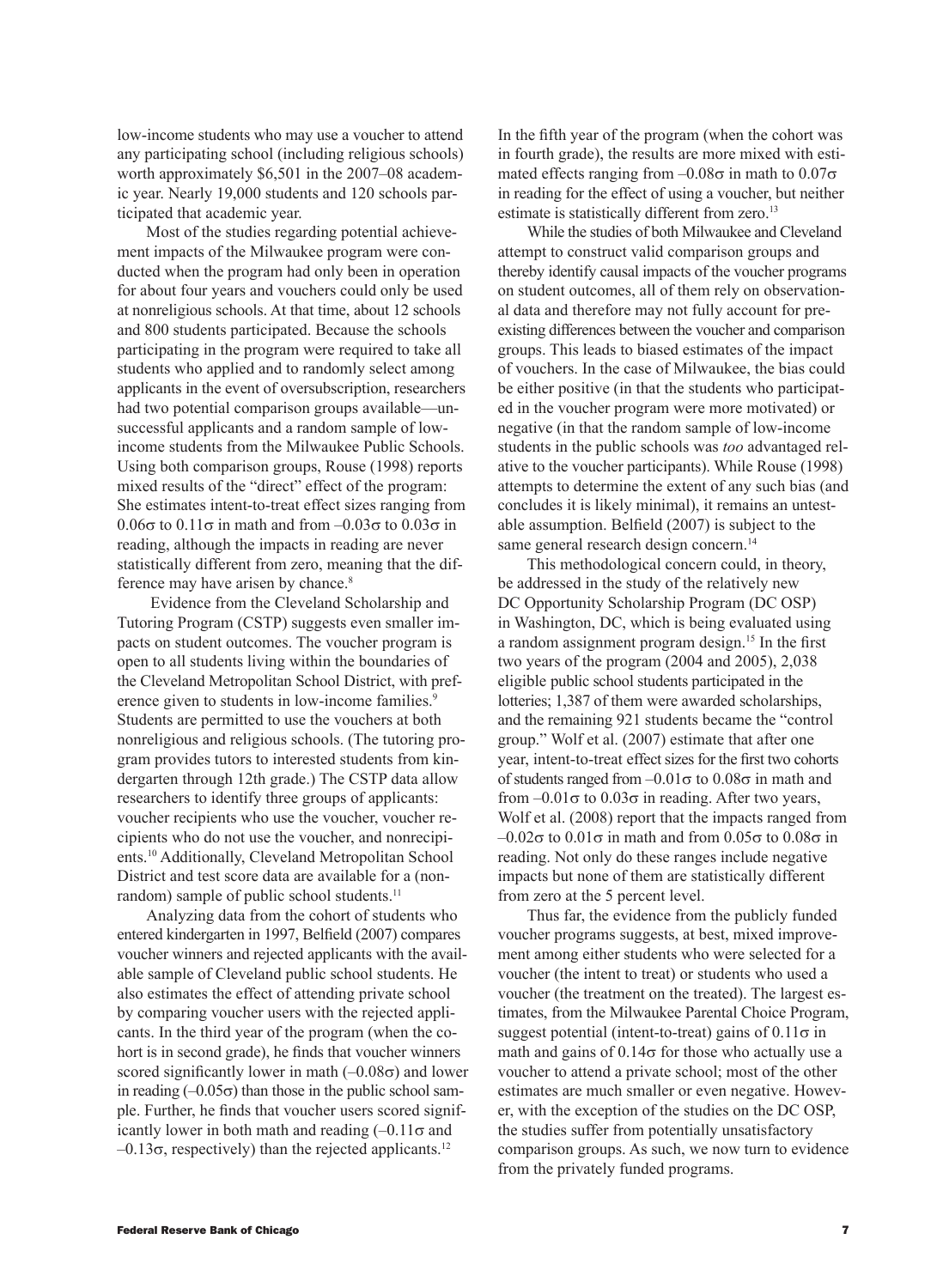Although a fairly recent U.S. General Accounting Office (2002) report found 78 privately funded voucher programs to review, only a handful have been subject to any evaluation.16 Three privately funded voucher programs—based in New York City; Dayton, Ohio; and Washington, DC—had randomized study designs, making them the best suited for rigorous evaluation. As in the publicly funded DC OSP, the privately funded programs in each city had greater numbers of applicants than vouchers available; therefore, applicants were randomly selected to receive or not to receive a voucher offer. For the New York City program (School Choice Scholarships Foundation), for example, the number of applicants was so large that the "control group" is made up of a random sample of applicants not selected to receive a voucher. We briefly describe each of the privately funded voucher programs with a randomized study design in table 2.

Across all three cities, Howell, Peterson, et al. (2002) find that using a voucher has no overall impact on student test scores. Indeed, after three years the estimated impact of attending a private school is only 0.02σ. Similarly, both Mayer et al. (2002) and Krueger and Zhu (2004) report very small impacts (at most a  $0.06\sigma$  impact for using a voucher) in any year for the program in New York City, and none of the estimates are statistically distinguishable from zero.

Nevertheless, a widely publicized result from these privately funded programs is that there may have been differences across subgroups of students. Indeed, Howell, Peterson, et al. (2002) and Mayer et al. (2002) report statistically significant positive effects of private school attendance on test scores for African American students alone. Also, after three years, those African American students who used a voucher are estimated to have experienced a  $0.23\sigma$  gain in achievement across the three cities; those African American students who used a voucher from the New York City program are estimated to have gained  $0.26\sigma$ <sup>17</sup>

However, these results are not robust. In their reanalysis of the data from the New York City program, Krueger and Zhu (2004) report that the results by race are particularly sensitive to two analytical decisions. First, Krueger and Zhu include all students, whereas Mayer et al. (2002) include baseline test scores in all of their specifications, which leads them to exclude the students who were missing baseline test score information; most of the excluded are first grade students who were not administered a baseline test. Because students were randomly chosen to receive or not to receive a voucher, baseline characteristics such as test scores should have been identical for the two groups (on average). The primary reason for including baseline

characteristics would be to improve the precision of the estimates. However, Krueger and Zhu find very little difference in the precision of the estimated impact of vouchers when using the larger sample without baseline test scores. As a result, they argue that the gain in terms of statistical precision is not great enough to warrant the cost in terms of not generating estimates that are representative of the original target population.

The second substantive difference between the studies is how the researchers define a student's race. Mayer et al. (2002) identifies a student as African American if the mother's race is reported as African American and non-Hispanic (*irrespective* of the race or ethnicity of the father). Krueger and Zhu (2004) use alternative identifications. They identify a student as African American if either parent is African American and non-Hispanic; also, in their definition of African American, they include the group of students whose parents responded "other" to the survey but indicated that they (the parents) were "black" in the open-ended response. With the larger sample and the broadest identification of students as African American, Krueger and Zhu report that the estimated impact of being offered a voucher (intent-to-treat impact) for African American students falls to  $0.05\sigma$  after three years and the estimated impact of using a voucher (treatment on the treated) falls to  $0.03\sigma$ ; neither estimate is statistically different from zero.

In sum, there is little evidence of overall improvement in test score outcomes for students offered an education voucher from privately funded voucher programs. Although there may be evidence that some subgroups of students benefit from being offered a voucher, the evidence is not robust to sensible alternative ways of constructing the analysis sample. In addition, the results of these experiments may not be valid for thinking about the average benefits of offering vouchers to all students. Namely, all participants in the experiment—both voucher recipients and nonrecipients—had expressed an interest in vouchers.

# Evidence of public school response to competitive pressure

As we have emphasized, the studies discussed previously are based on relatively small voucher programs such that there was likely little competitive pressure to which the public sector would have responded. As such, the estimates are primarily of the direct effect of vouchers for those who use them. However, the true prize of a voucher system—or any significant increase in the competitive pressure experienced by the public schools—is overall improvement in the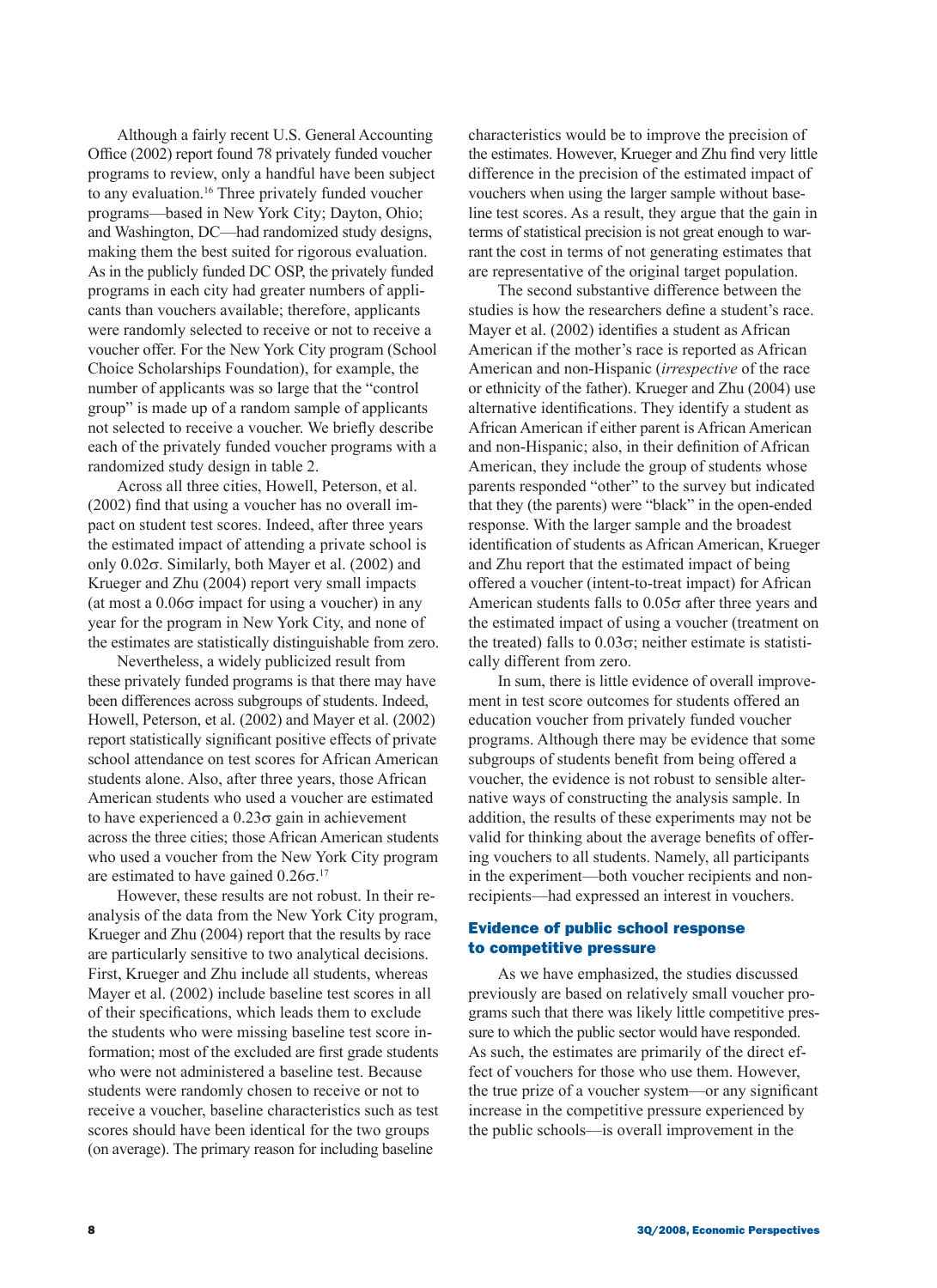## TABLE 2

### **Description of privately funded voucher programs**

| <b>Evaluation</b><br>period | Number of<br>scholarship<br>students in<br>program<br>evaluation | <b>Other information</b>                                                                                                                                                                                                                                                                                                                                                                                                                          |
|-----------------------------|------------------------------------------------------------------|---------------------------------------------------------------------------------------------------------------------------------------------------------------------------------------------------------------------------------------------------------------------------------------------------------------------------------------------------------------------------------------------------------------------------------------------------|
| 1997-99                     | 1,200                                                            | Students were eligible to apply if they were entering first through<br>fifth grades, currently attending a public school, and qualified for<br>the National School Lunch Program.                                                                                                                                                                                                                                                                 |
|                             |                                                                  | The program began in 1997, paid up to \$1,400 annually, and<br>initially guaranteed three years of receipt. The scholarships were<br>later extended beyond the initial three years.                                                                                                                                                                                                                                                               |
| 1998-99                     | 530                                                              | Students in kindergarten through 12th grade whose family income<br>was less than 200 percent of the federal poverty line were eligible.<br>(Students currently enrolled in private school were eligible for the<br>program but not included in the evaluation. The evaluation focuses<br>on students in the first through seventh grades at baseline.)                                                                                            |
|                             |                                                                  | At most, the scholarship was worth \$1,200 or 60 percent of<br>tuition, whichever was less. However, voucher awards were smaller<br>for higher-income families. The program began in 1998, and while<br>the evaluation followed students for only two years, PACE continued<br>to award new scholarships through 2008. In 2008 the average<br>scholarship is worth \$1,800, and students are guaranteed a<br>scholarship for at least four years. |
| 1998-2001                   | 1,000                                                            | Students entering kindergarten through eighth grade whose family<br>income was less than 270 percent of the federal poverty line were<br>eligible. (Students currently enrolled in private school were eligible<br>for the program but not included in the evaluation. The evaluation<br>focuses on students in the first through seventh grades at baseline.)                                                                                    |
|                             |                                                                  | At most, the scholarship was worth \$1,700 or 60 percent of tui-<br>tion, whichever was less. However, voucher awards were smaller<br>for higher-income families. The voucher program began in 1993<br>and continued to offer scholarships in 2008. In 2008-09, the<br>scholarships are worth up to \$3,000 per child each year.                                                                                                                  |
|                             |                                                                  |                                                                                                                                                                                                                                                                                                                                                                                                                                                   |

performance of the affected education system. Unfortunately, to develop a study that would generate unbiased estimates of any such systemic impacts is extremely difficult. One cannot simply compare the outcomes of students who use a voucher (or who were offered a voucher) to the outcomes of students who remained in the public schools (either by choice or from "bad luck" in a lottery) as this would likely underestimate the general equilibrium impact. The problem is that, in theory, the public schools should improve in response to the increased competition and this improvement should be reflected in the achievement of the public school students. As a result, the control (or comparison) students would not adequately represent what would have happened to the voucher students in the absence of the voucher program.

Rather, one would ideally gather a large group of education "markets" (assuming that any general equilibrium impacts remain within a market and there are

no spillovers to others) and randomly assign some markets to a treatment group—in which the students would be eligible for school vouchers—and randomly assign the remaining markets to a control group—in which there would be no vouchers. After some period of time, the researcher would then compare the average outcomes of students in the voucher markets with those of students in the control markets. A simple comparison of the outcomes would yield an unbiased estimate of the general equilibrium impact of vouchers because, on average, the markets would have been similar ex ante. While such an experiment is possible in theory, in practice it would be extremely difficult to implement mostly because it would require the coordination and cooperation of so many different stakeholders. As a result, researchers have turned to other research designs to try to get an estimate of the potential impact of a large-scale voucher program.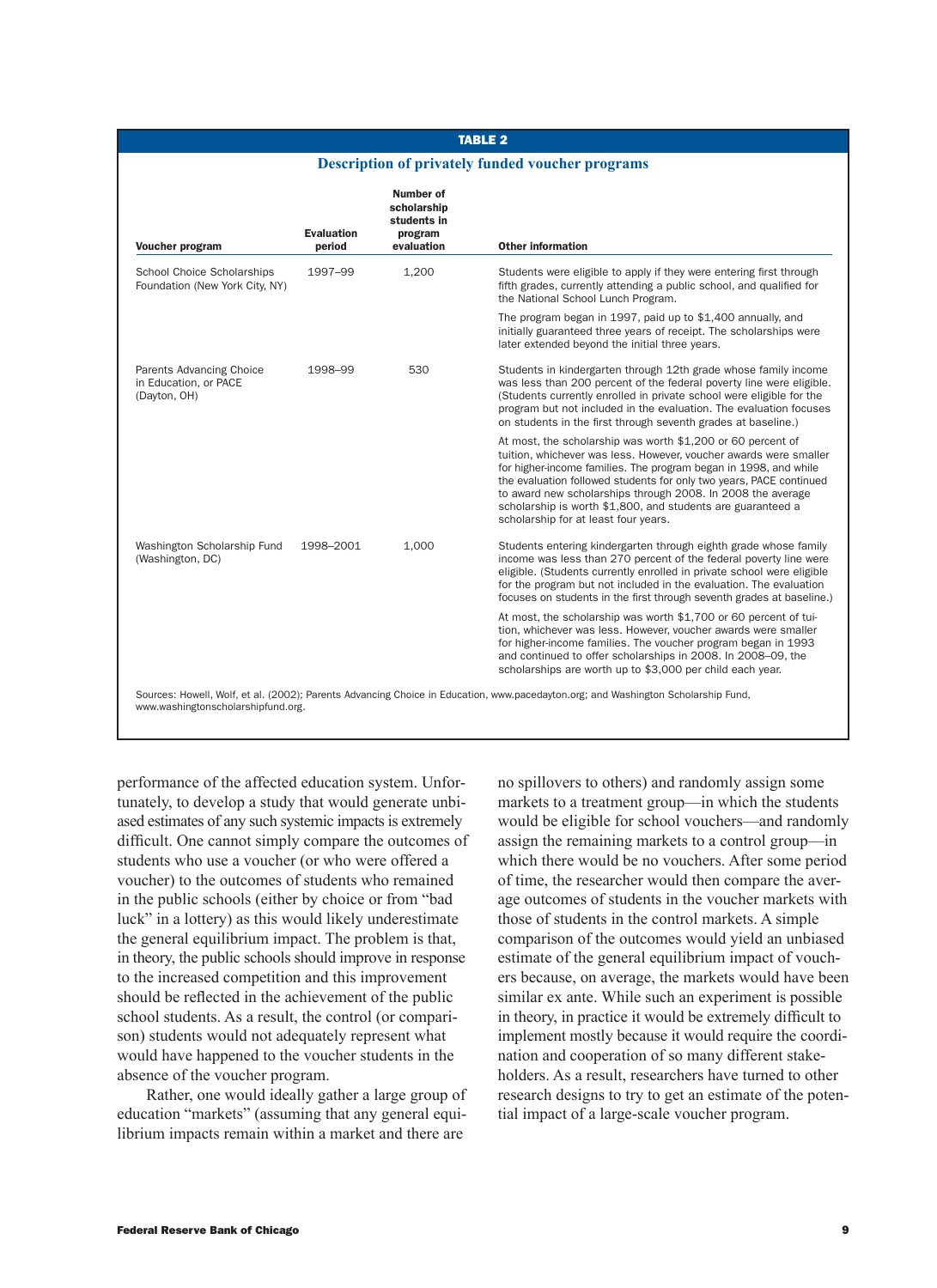# *Evidence from the expansion of the Milwaukee Parental Choice Program*

After the experimental phase of the Milwaukee Parental Choice Program ended in 1995, the program was expanded to allow for a maximum of 15 percent of the public school enrollment; further, in 1998 the Wisconsin Supreme Court ruled that the vouchers could be used in religious schools. These two events led to a dramatic increase in participation in the program by both students and schools. In fact, the program was so popular that in 2006, participation was expanded to 22,500 voucher students. Researchers have attempted to analyze these last two expansions to estimate the potential impact of a large-scale voucher program on student achievement in the public sector (see Hoxby, 2003; Carnoy et al., 2007; and Chakrabarti, 2008). While some of the details differ, the basic strategy of all three studies is to attempt to identify those schools within the Milwaukee Public School District that face differing competitive pressure because of the mix of income levels among their students. (Those schools with a high proportion of low-income students who are eligible for the voucher program presumably face more competitive pressure than those with a low proportion of low-income students who are eligible.) The basic strategy of all three studies also identifies observably comparable districts elsewhere in Wisconsin in which there are no publicly funded vouchers. The following would be evidence of a positive impact of competition on school efficiency, as reflected in student test scores: Disproportionate gains among students attending schools facing competitive pressure compared with their peers at schools within Milwaukee facing relatively little pressure and at schools outside of Milwaukee (facing no pressure from vouchers).

All three studies find evidence that with the expansion of the voucher program in 1998, student performance improved in the first few years, especially in schools that were most likely to be affected by the increased competition. For example, Hoxby (2003) estimates that the fourth grade test scores of students attending schools likely facing the most competitive pressure improved by  $0.12\sigma$  per year in math and by 0.07σ per year in reading relative to students attending comparison schools outside of Milwaukee.

While interesting, these results must be interpreted as being only suggestive. The identifying assumption is that there are no unobserved changes before and after the voucher program was implemented when comparing the schools with many voucher-eligible students to schools with few or no voucher-eligible students. However, within the Milwaukee Public School District,

all schools were potentially affected by the vouchers. Further, outside of the Milwaukee Public School District, the demographic composition of the schools is quite different (specifically, the students are less likely to be minority and more likely to come from wealthier families) such that it is not clear researchers can adequately account for differences between the students. In addition, Carnoy et al. (2007) present some results that are not consistent with a simple interpretation that performance in the Milwaukee public schools improved because of increased competition. For example, they also find that there was little improvement after 2002 despite the fact that interest in the voucher program increased (as proxied by the number of applications). Further, they find no evidence of a general equilibrium impact when they employ other direct measures of competition (such as the number of nearby private schools or the relative number of voucher applications from a school).

# *Evidence from Florida's A+ Opportunity Scholarship Program*

In order for a voucher program to spur improvement within the public schools, there need not be a substantial number (or proportion) of students who use a voucher to attend a private school. Rather, if public school administrators perceive there is the potential that the students will do so, they may have an incentive to improve the education in their schools. Thus, researchers have attempted to gain some insight into the potential response of public schools to increased competitive pressure a second way: by studying the schooling outcomes of students attending schools that were under the "threat" of becoming vouchereligible—that is, schools with a high probability of their students becoming eligible to use a voucher. Researchers have done so by taking advantage of the design of Florida's school accountability system its A+ Plan for Education. Specifically, since 1999, schools in Florida are given a grade of A through F, largely depending on the performance of the students. Schools that receive high grades and are improving receive bonuses. In contrast, low-performing schools (graded either D or F) are subject to increased administrative oversight. (These poor performers are also provided with some additional financial assistance.) In addition, if a school received an F in two out of four years and had an F in the current year, students became eligible for vouchers called Opportunity Scholarships.<sup>18</sup> While the other features of Florida's A+ Plan for Education remain in effect, the voucher program was declared unconstitutional by the Florida Supreme Court in January 2006. Thereafter students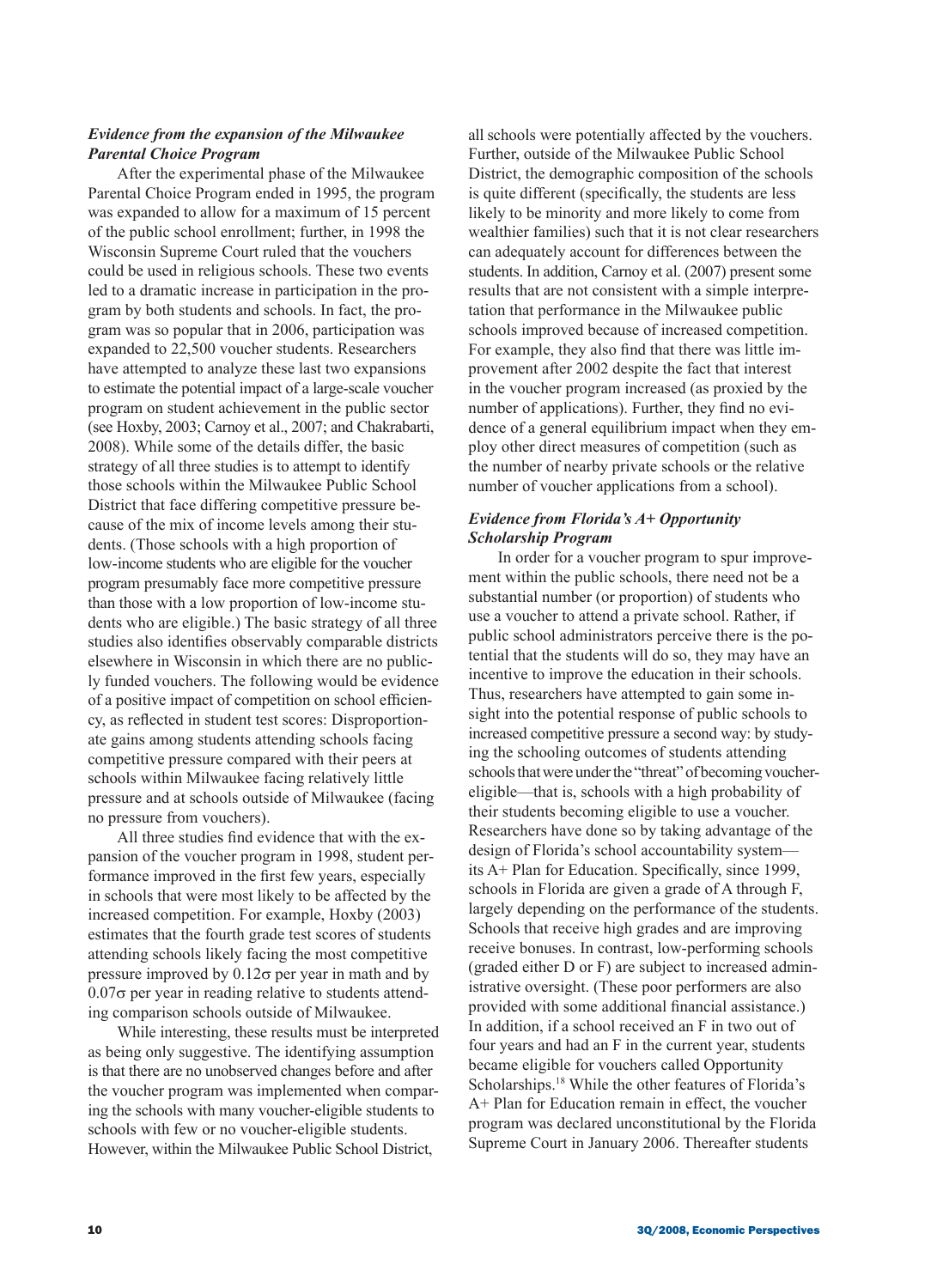could no longer use a voucher to attend a participating private school; they are, however, still able to use a voucher to attend a higher-graded public school.

Under Florida's A+ Plan for Education, school grades are determined by assigning "grade points" based on student test score performance.19 Grades are then assigned based on whether the school is above or below the predetermined cut points for each of the letter grades. Arguably, schools earning just above the number of grade points needed to receive an overall grade of D are no different than schools receiving just below the number of grade points needed to receive a D grade. As a result, many of the schools that received an F grade are quite similar to many of those that received a D grade. Figlio and Rouse (2006), West and Peterson (2006), Rouse et al. (2007), and Chiang (2008) therefore compare student outcomes from schools earning D and F grades while controlling for the number of grade points earned so that they can recover the causal effect of the policy on educational achievement.

All of the papers find that test scores of students improve following a school's receipt of an F grade. For example, Rouse et al. (2007) and Chiang (2008) report gains ranging from  $0.12σ$  to  $0.14σ$  in math and about  $0.10\sigma$  in reading. Further, these two studies also find evidence that the improvements persist even once the students leave the voucher-threatened school, particularly in math. In addition, Rouse et al. (2007) report finding evidence that the F-graded schools responded in educationally meaningful ways. For example, following receipt of an F grade, schools were more likely to focus on low-performing students, lengthen the amount of time devoted to instruction, and increase resources available to teachers. As such, these studies may provide some evidence that increased competitive pressure can generate some improvement in public schools.<sup>20</sup>

One should note, however, that the F-graded schools in Florida were also stigmatized as "failing" (one of the intents of the public announcements of the grades). So another possibility is that the stigma of being identified as a failing school (and perhaps the subsequent parental pressure to make changes) led the schools to improve. As such, one cannot strictly distinguish a "voucher effect" from a "stigma effect." That said, Figlio and Rouse (2006) indirectly assess the impact of stigma by comparing student achievement following the implementation of Florida's A+ Plan for Education—which enlisted both the threat of vouchers and stigma—with student achievement following the placement of schools on a critically low performers list in 1996, 1997, and 1998 that involved public

stigma but no threat of vouchers. They estimate that the student gains in reading were nearly identical under the two regimes and were actually larger in math following placement on the critically low performers list, suggesting that the relative improvements among the low-performing schools may have been due more to stigma than to the threat of vouchers.

There is some evidence from the expansion of the Milwaukee Parental Choice Program and from the threat of vouchers created by Florida's A+ Plan for Education suggesting that the achievement of students attending schools facing increased competition improves. However, the research strategies do not allow one to definitively rule out other explanations for the improvements. As such, we conclude that the jury is still out on the potential for vouchers to spur public schools to improve.

#### Other potential social gains from vouchers

There may be other reasons why providing school vouchers may be appealing from a public policy standpoint. One might argue in favor of vouchers as a way to increase equity by giving poor families more opportunities to choose private schools over their neighborhood public schools. Also, based on parents' reports for the publicly funded DC voucher program (DC OSP), the schools that are chosen (private schools) may be safer. Parents of students offered a voucher reported a significantly lower level of perceived school danger than parents of students not offered a voucher.<sup>21</sup>

In a related fashion, student achievement may not be the only criterion by which to judge the success of voucher programs. If school choice means that parents are more satisfied with the education their children are receiving and if voucher programs are no more expensive than our current system, then a voucher program may be a cost-neutral way to increase social welfare. Importantly, one consistent finding in this literature is that voucher parents report being more satisfied with their current schooling than do nonvoucher parents. For example, in the DC OSP, parents of students offered a voucher gave their children's schools a significantly higher overall grade on a five-point scale (grades A through F) and were significantly more likely to give their children's schools a grade of A or B. Further, they reported significantly greater satisfaction with their children's schools on all aspects asked, including location, class sizes, discipline, academic quality, and the racial mix of the students (Wolf et al., 2007). These results have generally been reported for other voucher programs, such as those in New York City (Mayer et al., 2002) and Milwaukee (Witte, Sterr, and Thorn, 1995).<sup>22</sup>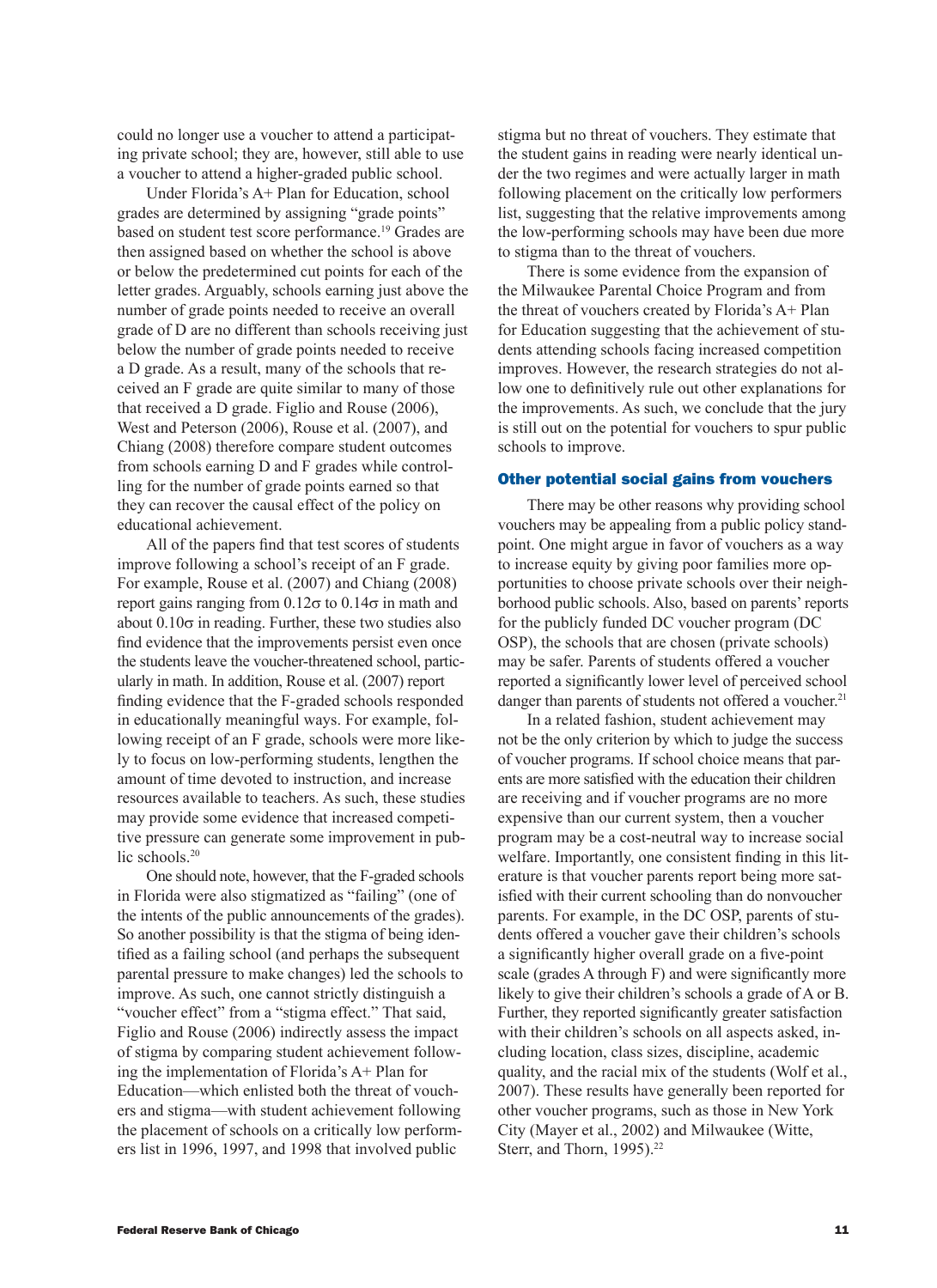Yet, the potential net improvement in social welfare depends on both the general equilibrium effects of vouchers and the cost advantage over current public schools—two issues that are not well understood. While small-scale voucher programs indicate that parents offered a voucher are more satisfied with their children's schools than those not offered a voucher, a large-scale voucher program might result in some parents who are more satisfied and some who are less satisfied. In order for social welfare to be increased with a cost-neutral voucher program, the gains to the parents who benefit must be large enough to outweigh the losses to parents who do not benefit.

In addition, there is not much information about whether a well-developed voucher program would, indeed, be cost-neutral. On its face an education voucher system should be no more expensive than the current system as the state (or some other public entity) would simply send a voucher check to participating schools for each participating child rather than to the local public school or district. However, if truly implemented on a large scale, there may be other, less obvious costs that would depend critically on the actual design of the program. Levin and Driver (1997) caution that, depending on a number of factors, the cost of a voucher system could actually exceed those of the current geographically based system. These factors include the transportation of children to and from school, recordkeeping, and the monitoring of student enrollment. Two additional concerns are how a program deals with students currently attending private schools and how disputes are adjudicated (particularly if there are differing voucher amounts). While Levin and Driver's estimates are rough, based on hypothetical voucher programs and crudely estimated costs, their analysis suggests, at a minimum, that we should not assume a voucher program would be cost-neutral. Further, there may be large costs associated with the transition to a voucher system that should be considered.

Finally, the studies to date necessarily focus on short-run effects of vouchers when in fact there may be longer-run impacts on high school graduation, college enrollment, or even future earnings. For example, Altonji, Elder, and Taber (2005a) study the effect of Catholic education on a variety of outcomes and find little evidence that Catholic schools raise student test scores. At the same time, their results suggest that Catholic schools increase the probability of graduating from high school and potentially the probability of enrolling in college. These longer-run effects have yet to be credibly examined in studies of school vouchers.

### **Conclusion**

The best research to date finds relatively small achievement gains for students offered education vouchers, most of which are not statistically different from zero, meaning that those gains may have arisen by chance. Further, the very little evidence about the potential for public schools to respond to increased competitive pressure generated by vouchers also suggests that one should remain wary that large-scale improvements would result from a more comprehensive voucher system.

So why has it been so difficult for researchers to observe large improvements in student achievement with school vouchers in the U.S.? One explanation may be that schools already compete for students through residential choice such that the public sector does not operate as poorly as perceived by many. Another explanation may be that the education sector does not meet the conditions for perfect competition (Garner and Hannaway, 1982). For example, information on school quality may be costly and difficult for parents to obtain, so having more choice may generate less additional competitive pressure on schools than one would expect in a perfect information environment. Further, education is not a homogenous good. Therefore, while competition for students may make schools more responsive to parents, this may be achieved through changes in other areas of school life, such as religious education or sports, rather than academic achievement.

Despite the heretofore lackluster empirical findings, the theoretical rationale behind school vouchers remains compelling: If parents choose schools based on academic performance and if we allow them more choice, then the schools will need to improve academically in order to attract students. In addition, others have endorsed vouchers to promote greater equity: If rich families have the means to opt out of the public school system, should not poor families have a similar opportunity? It is perhaps for these reasons—combined with frustration that other approaches to improve the U.S. education system have proven weak or futile that school vouchers remain high on the agenda for many policymakers.23 However, expectations about the ability of vouchers to drastically improve student achievement, at least as measured by test scores, should be tempered by the results of the studies to date, and arguments for vouchers as a cost-neutral alternative should be subject to more careful analysis of the full costs.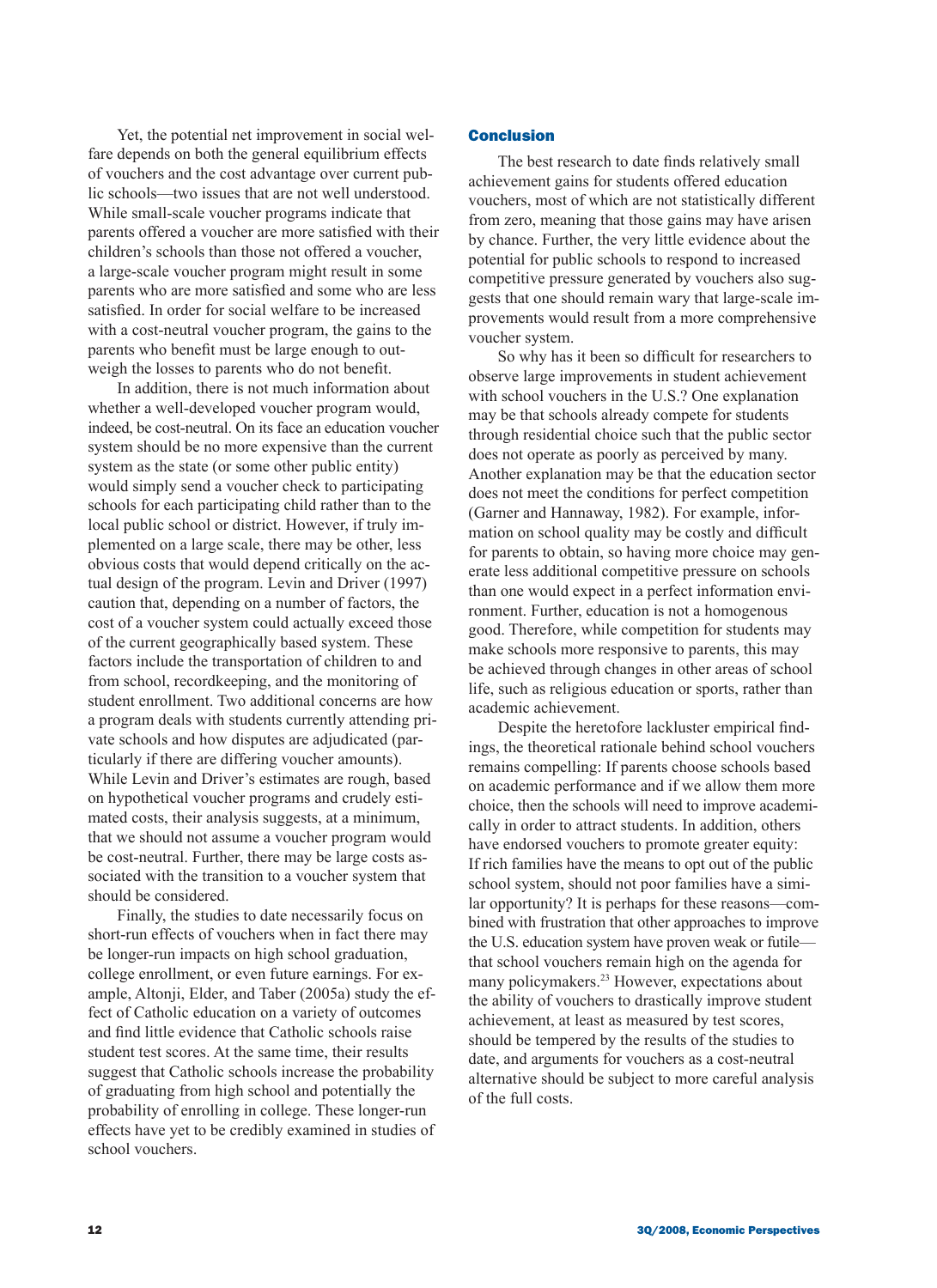### **NOTES**

1 The National Assessment of Educational Progress is the only nationally representative and continuing assessment of what students in the U.S. know and can do in various subject areas, such as mathematics and reading. The commissioner of education statistics, who heads the National Center for Education Statistics in the U.S. Department of Education, is responsible by law for carrying out the NAEP project; for further details, see http://nces.ed.gov/ nationsreportcard/. See also Hoxby (2003).

2 The Florida A+ Opportunity Scholarship Program—a publicly funded voucher program initially created for students to attend private schools—was declared unconstitutional by the Florida Supreme Court in January 2006. After this ruling, students could no longer use the voucher to attend a participating private school; they are, however, still able to use the voucher to attend a higher-rated public school. For further details, see the discussion on the Florida A+ Opportunity Scholarship Program later in the text and in table 1.

3 A less efficient public sector and a less competitive (public schooling) environment may explain the larger impacts of school vouchers that have been estimated in other countries, such as Columbia (see, for example, Angrist et al., 2002). In the U.S., elementary and secondary public schooling has largely depended on local financing, meaning that choice between local school districts may already generate strong competitive pressure. As a result, there may be less potential for vouchers to generate large efficiency gains (see, for example, Barrow and Rouse, 2004).

4 See, for example, Coleman, Hoffer, and Kilgore (1982a, 1982b); Evans and Schwab (1995); Neal (1997); and Altonji, Elder, and Taber (2005b).

5 See, for example, Goldberger and Cain (1982), Cain and Goldberger (1983), and Altonji, Elder, and Taber (2005a).

6 Of course, even if vouchers improved outcomes in the long run, there might be a transition period in which the full benefits were not realized. A more complex version of this hypothetical experiment would be needed to identify both the transitional costs and long-run effects of a voucher program.

7 Ironically, this also means that this literature bears striking similarity to that of the differential effectiveness of private and public schools.

8 The range reflects estimates from different model specifications. Other studies using these early data from Milwaukee include Witte (1997) and Witte, Sterr, and Thorn (1995), as well as Greene, Peterson, and Du (1999). Using only the sample of low-income students from the Milwaukee Public Schools as a comparison group, Witte (1997) and Witte, Sterr, and Thorn (1995) estimate no impact of the program on student achievement. Greene, Peterson, and Du (1999) only use the unsuccessful applicants as a comparison group and estimate a positive impact in both math and reading. See Rouse (1998) for further discussion of the differences between the studies.

9 The voucher is also progressive in that it pays 90 percent of tuition up to \$3,450 for those with family income below 200 percent of the poverty line and only 75 percent of tuition up to \$3,450 for those from families earning above 200 percent of the poverty line. The original program paid tuition up to a maximum of \$2,250 (Metcalf et al., 1998). The Cleveland Metropolitan School District changed its name from the Cleveland Municipal School District in 2007.

10The nonrecipient group potentially contains both students who did not win the voucher lottery and students not entered into the lottery due to the preference given to students from low-income families (Metcalf, 2001).

<sup>11</sup>The public school sample was generated by using the first grade classmates of voucher recipients who did not use their voucher, as well as the first grade classmates of program applicants who were not awarded a voucher (Metcalf, 2001).

12Although Belfield (2007) only reports results for the third and fifth years of the program, he notes that the results are similar for the fourth year when the cohort was in third grade.

<sup>13</sup>Belfield (2007) finds a statistically significant  $-0.06\sigma$  difference in math between voucher winners and the public school sample.

<sup>14</sup>In addition, Belfield (2007) includes some measures in his empirical specifications that are arguably outcomes of the voucher program, namely, class size and teacher's years of experience. That said, his results are largely similar when these controls are excluded.

<sup>15</sup>See Wolf et al. (2007) for more details. Students attending lowperforming public schools were given a better chance of winning the lottery. Although private school students were eligible for the vouchers, they were excluded from the study.

16The U.S. General Accounting Office's legal name became the U.S. Government Accountability Office on July 7, 2004. For further details, see www.gao.gov/about/namechange.html.

17In contrast, Howell, Peterson, et al. (2002) estimate a negative impact for African American students after three years in the privately funded voucher program in Washington, DC, although the impact is not statistically different from zero. Results for the third year of the privately funded programs apply only to those in Washington, DC, and New York City because the Dayton, Ohio, program was evaluated for only two years.

18Currently Florida has two other voucher programs as well: an income tax credit for corporations to fund vouchers for low-income students and the McKay Scholarship for Students with Disabilities Program. Greene and Winters (2008) study the impact of the McKay Scholarships on the achievement gains of students with disabilities who remain in the public schools. Because their estimation strategy identifies the general effect of vouchers by using students whose disability status changes, the extent to which these results generalize to overall improvements in the public schools is unclear.

19Literally speaking, school grades were not assigned using "grade points" before 2002 when Figlio and Rouse (2006) studied the system. Nevertheless, their strategy is quite similar in spirit.

20A statistical issue with which all of the researchers wrestle is whether the disproportionate gains by students in the F-graded schools resulted from mean-reverting measurement error or reflected actual changes in response to Florida's A+ Plan for Education. Mean-reverting measurement error occurs when gains the year after a school scores unusually low—and is thereby labeled as F reflect the measurement error in test scores. That is, the test scores of students might have increased in many of the F-graded schools even in the absence of Florida's education plan simply because they were transitorily low in the prior year. The reliance on a regression discontinuity design (one that compares the D-graded and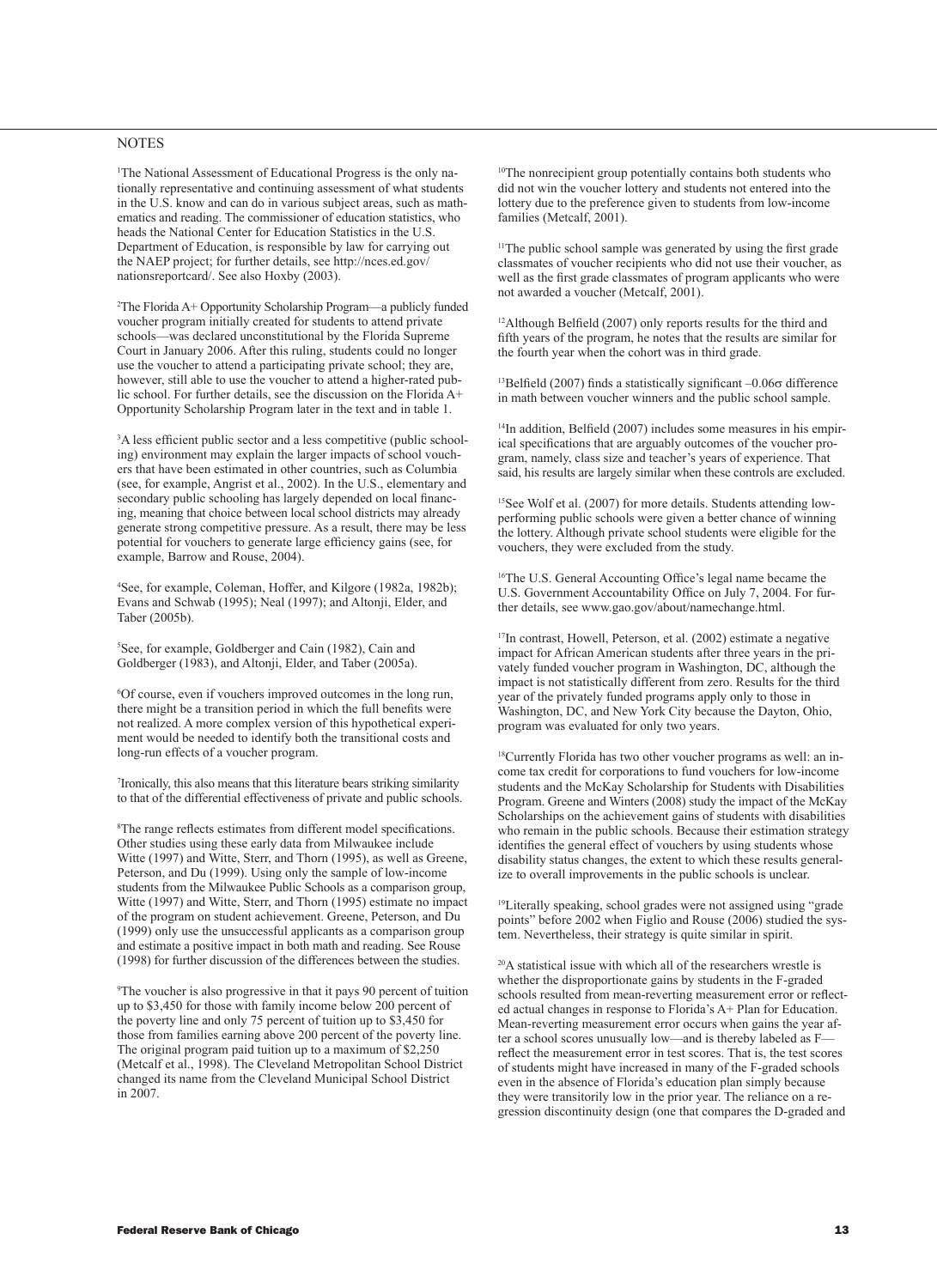F-graded schools while also controlling for the grade points) helps to mitigate against the presence of mean-reverting measurement error, although the researchers employ other strategies as well.

21See Wolf et al. (2007), table H-3. While student perceptions also suggest that the chosen schools are safer on average, the difference was not statistically significant (see table H-4 of the same study).

 $22$ At the same time, not all parents are satisfied with the voucher schools. Focus groups among parents of DC OSP participants found that they believed a few schools misrepresented aspects of their programs and that there was a need for an evaluation of participating schools (Stewart et al., 2007). Similarly, in the early years of the Milwaukee Parental Choice Program, 43 percent of the parents who took their children out of the voucher schools cited the poor

REFERENCES

**Altonji, Joseph G., Todd E. Elder, and Christopher R. Taber,** 2005a, "An evaluation of instrumental variable strategies for estimating the effects of Catholic schooling," *Journal of Human Resources*, Vol. 40, No. 4, Fall, pp. 791–821.

**\_\_\_\_\_\_\_\_\_\_,** 2005b, "Selection on observed and unobserved variables: Assessing the effectiveness of Catholic schools," *Journal of Political Economy*, Vol. 113, No. 1, February, pp. 151–184.

**Angrist, Joshua, Eric Bettinger, Erik Bloom, Elizabeth King, and Michael Kremer,** 2002, "Vouchers for private schooling in Columbia: Evidence from a randomized natural experiment," *American Economic Review*, Vol. 92, No. 5, December, pp. 1535–1558.

**Barrow, Lisa, and Cecilia Elena Rouse,** 2004, "Using market valuation to assess public school spending," *Journal of Public Economics*, Vol. 88, Nos. 9–10, August, pp. 1747–1769.

**Belfield, Clive R.,** 2007, "Achievement effects of the Cleveland Scholarship and Tutoring Program," City University of New York, Queens College, unpublished mimeo.

**Cain, Glen G., and Arthur S. Goldberger,** 1983, "Public and private schools revisited," *Sociology of Education*, Vol. 56, No. 4, October, pp. 208–218.

**Carnoy, Martin, Frank Adamson, Amita Chudgar, Thomas F. Luschei, and John F. Witte,** 2007, *Vouchers and Public School Performance: A Case Study of the Milwaukee Parental Choice Program*, Washington, DC: Economic Policy Institute.

quality of the voucher school as one of the primary reasons they withdrew their children from the program. More specifically, they cited being unhappy with the staff, the education their children were receiving, and the lack of programs for special needs; they also noted that the teachers were too disciplinarian. Thirty percent cited the poor quality of the overall Milwaukee program—including hidden school fees, difficulties with transportation, and the limitation on religious instruction—as the primary reason for withdrawing their children (Witte, Sterr, and Thorn, 1995).

23Most recently the George W. Bush Administration proposed the strengthening of the choice provisions in the reauthorization of the federal No Child Left Behind Act, and there were (unsuccessful) ballot initiatives in California and Utah to create statewide voucher programs open to all students.

**Chakrabarti, Rajashri,** 2008, "Can increasing private school participation and monetary loss in a voucher program affect public school performance? Evidence from Milwaukee," *Journal of Public Economics*, Vol. 92, Nos. 5–6, June, pp. 1371–1393.

**Chiang, Hanley,** 2008, "How accountability pressure on failing schools affects student achievement," Harvard University, mimeo, January.

**Coleman, James, Thomas Hoffer, and Sally Kilgore,** 1982a, *High School Achievement: Public, Catholic, and Private Schools Compared*, New York: Basic Books.

\_\_\_\_\_\_\_\_\_\_, 1982b, "Cognitive outcomes in public and private schools," *Sociology of Education*, Vol. 55, Nos. 2–3, April/July, pp. 65–76.

**Evans, William N., and Robert M. Schwab,** 1995, "Finishing high school and starting college: Do Catholic schools make a difference?," *Quarterly Journal of Economics*, Vol. 110, No. 4, November, pp. 941–974.

**Figlio, David, and Cecilia Elena Rouse,** 2006, "Do accountability and voucher threats improve low-performing schools?" *Journal of Public Economics*, Vol. 92, Nos. 1–2, January, pp. 239–255.

**Friedman, Milton,** 1962, *Capitalism and Freedom*, Chicago: University of Chicago Press.

**Garner, W., and J. Hannaway,** 1982, "Private schools: The client connection," in *Family Choice in Schooling: Issues and Dilemmas*, Michael E. Manley‑Casimir (ed.), Toronto: Lexington Books, pp. 119–133.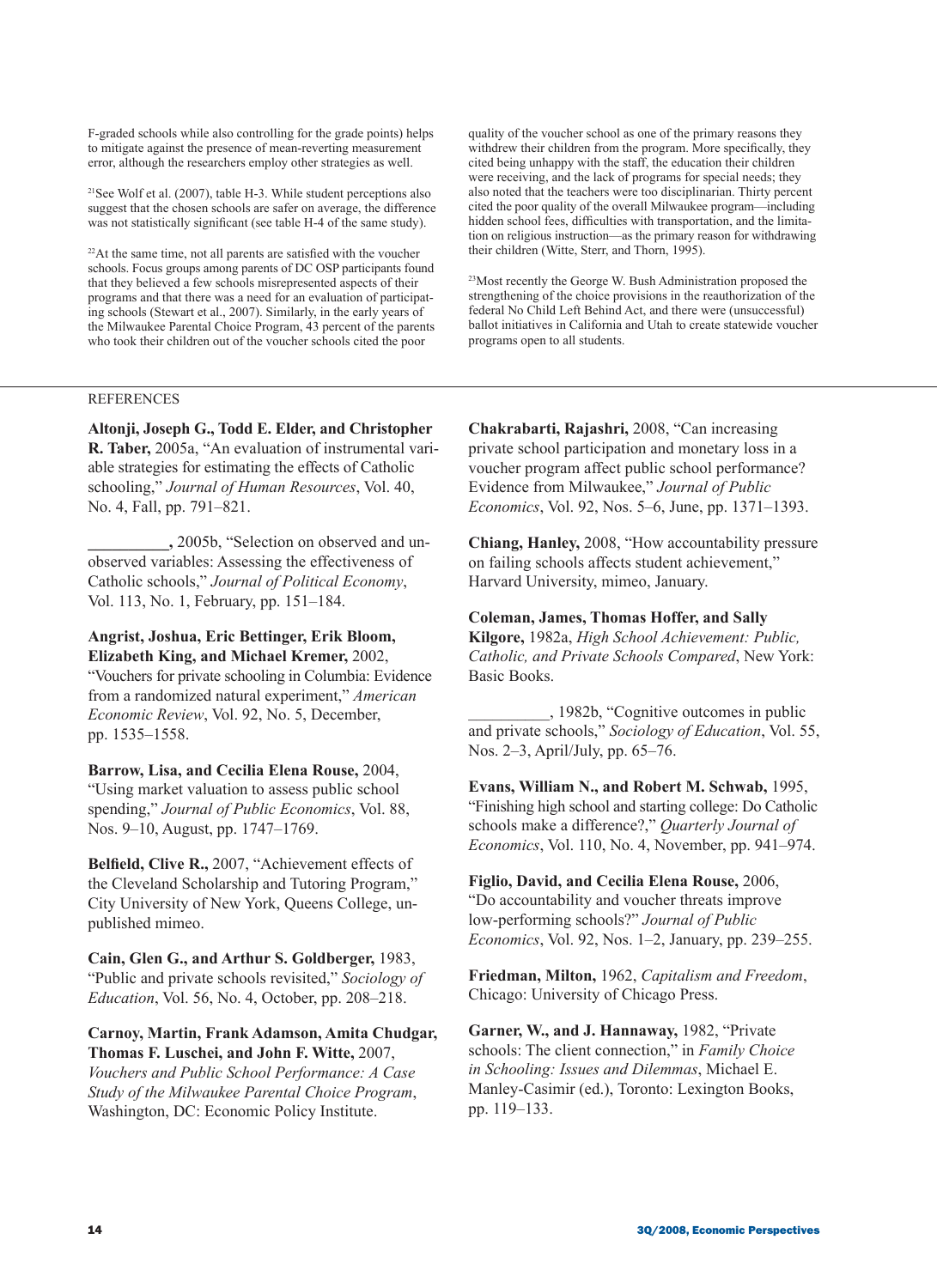**Goldberger, Arthur S., and Glen G. Cain,** 1982, "The causal analysis of cognitive outcomes in the Coleman, Hoffer, and Kilgore report," *Sociology of Education*, Vol. 55, Nos. 2–3, April/July, 103–122.

**Greene, Jay P., Paul E. Peterson, and Jiangtao Du,** 1999, "Effectiveness of school choice: The Milwaukee experiment," *Education and Urban Society*, Vol. 31, No. 2, February, pp. 190–213.

**Greene, Jay P., and Marcus A. Winters,** 2008, "The effect of special education vouchers on public school achievement: Evidence from Florida's McKay Scholarship Program," Manhattan Institute for Policy Research, civic report, No. 52, April, technical version available at www.manhattan-institute.org/pdf/ Effect of Vouchers for SE Students on Public School\_Achievement\_2-19-08.pdf.

**Hill, Carolyn J., Howard S. Bloom, Alison Rebeck Black, and Mark W. Lipsey,** 2007, "Empirical benchmarks for interpreting effect sizes in research," MDRC (Manpower Demonstration Research Corporation), working paper, July.

**Howell, William G., and Paul E. Peterson with Patrick J. Wolf and David E. Campbell,** 2002, *The Education Gap: Vouchers and Urban Schools*, Washington, DC: Brookings Institution Press.

**Howell, William G., Patrick J. Wolf, David E. Campbell, and Paul E. Peterson,** 2002, "School vouchers and academic performance: Results from three randomized field trials," *Journal of Policy Analysis and Management*, Vol. 21, No. 2, Spring, pp. 191–217.

**Hoxby, Caroline M.,** 2003, "School choice and school productivity: Could school choice be a tide that lifts all boats?," in *The Economics of School Choice*, Caroline M. Hoxby (ed.), Chicago: University of Chicago Press, pp. 287–341.

**Krueger, Alan B., and Pei Zhu,** 2004, "Another look at the New York City voucher experiment," *American Behavioral Scientist*, Vol. 47, No. 5, January, pp. 658–698.

**Levin, Henry M., and Cyrus E. Driver,** 1997, "Cost of an educational voucher system," *Education Economics*, Vol. 5, No. 3, December, pp. 265–283.

**Mayer, Daniel P., Paul E. Peterson, David E. Myers, Christina Clark Tuttle, and William G. Howell,** 2002, "School choice in New York City after three years: An evaluation of the School Choice Scholarships program," Mathematica Policy Research Inc., report, No. 8404-045, February 19.

**Metcalf, Kim K.,** 2001, "Cleveland Scholarship Program evaluation: 1998–2000 technical report," Indiana University Bloomington, Indiana Center for Evaluation, mimeo, September.

**Metcalf, Kim K., William J. Boone, Frances K. Stage, Todd L. Chilton, Patty Muller, and Polly Tait,** 1998, "A comparative evaluation of the Cleveland Scholarship and Tutoring Grant Program: Year one: 1996–97," Indiana University Bloomington, Indiana Center for Evaluation, report, March 16.

**Neal, Derek,** 1997, "The effects of Catholic secondary schooling on educational achievement," *Journal of Labor Economics*, Vol. 15, No. 1, part 1, pp. 98–123.

**Rouse, Cecilia Elena,** 1998, "Private school vouchers and student achievement: An evaluation of the Milwaukee Parental Choice Program," *Quarterly Journal of Economics*, Vol. 113, No. 2, May, pp. 553–602.

**Rouse, Cecilia Elena, Jane Hannaway, Dan Goldhaber, and David Figlio,** 2007, "Feeling the Florida heat?: How low-performing schools respond to voucher and accountability pressure," National Bureau of Economic Research, working paper, No. 13681, December.

**Stewart, Thomas, Patrick J. Wolf, Stephen Q. Cornman, and Kenann McKenzie-Thompson,** 2007, "Satisfied, optimistic, yet concerned: Parent voices on the third year of the DC Opportunity Scholarship Program," Georgetown University Public Policy Institute, School Choice Demonstration Project, report, No. 0702, December.

**U.S. General Accounting Office,** 2002, "School vouchers: Characteristics of privately funded voucher programs," report, Washington, DC, No. GAO-02-752, September 10.